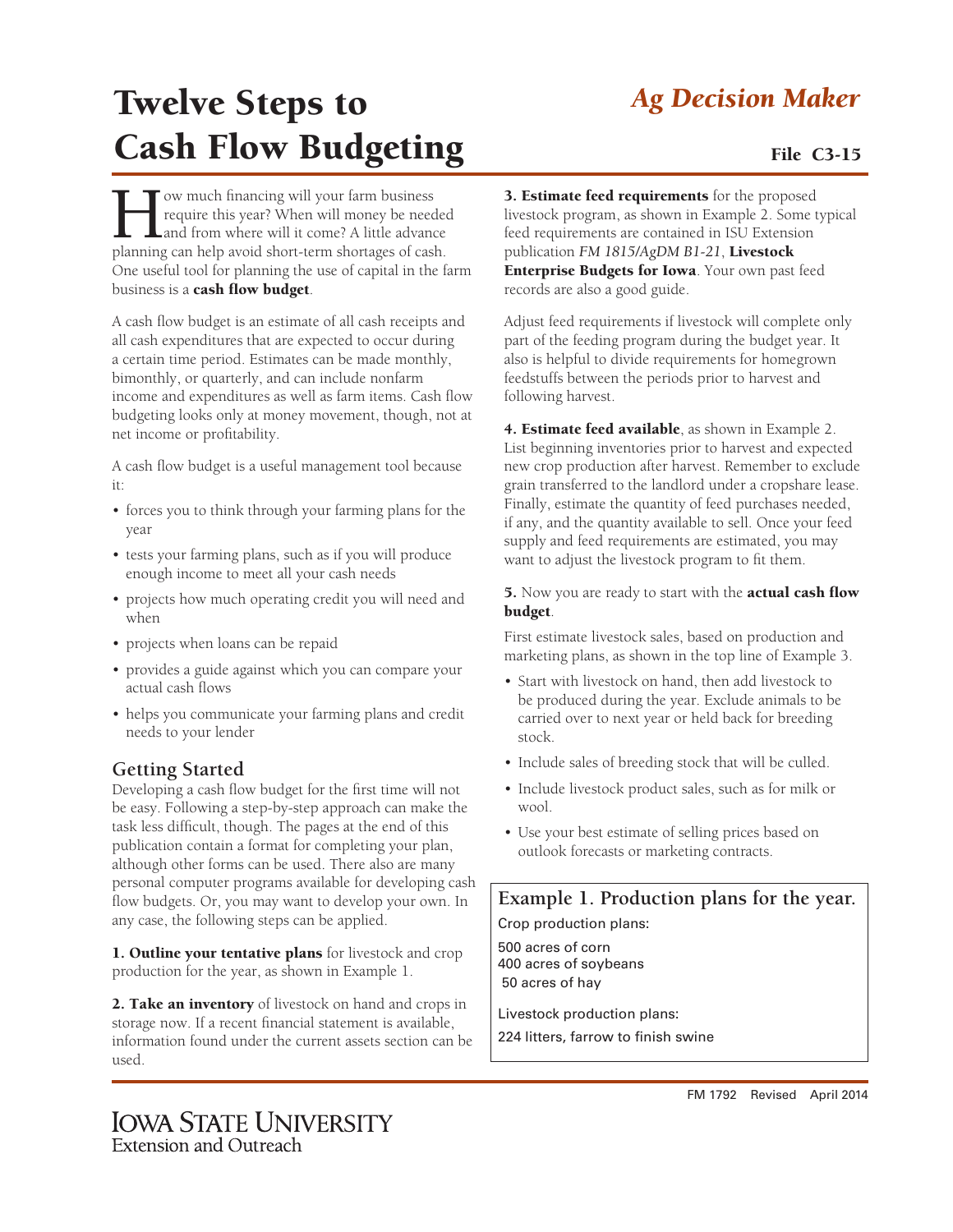| <b>Enterprise</b> | No. of units   | <b>Bushels needed</b><br>per unit | <b>Total bushels</b><br>needed | <b>Before</b><br>harvest | <b>After</b><br>harvest |
|-------------------|----------------|-----------------------------------|--------------------------------|--------------------------|-------------------------|
| Farrow-to-finish  | 224 litters    | 105 per litter                    | 23,520                         | 17,640                   | 5,880                   |
| <b>Enterprise</b> | No. of acres   | <b>Yield per acre</b>             | <b>Bushels</b><br>available    | <b>Before</b><br>harvest | <b>After</b><br>harvest |
| Corn              | beg. inventory |                                   | 42,500                         | 42,500                   |                         |
| Corn              | 500 acres      | 165 bu.                           | 82,500                         |                          | 82,500                  |
| Needed to buy     |                |                                   |                                | 0                        | 0                       |
| Available to sell |                |                                   |                                | 24,860                   | 76,620                  |

#### **Example 2. Determining feed required (corn)**

- Reflect expected seasonal price patterns when appropriate, rather than using the same price all year.
- Stay on the conservative side. If your plan will work at conservative prices, it also will work at better prices.
- • Some producers prepare budgets at two or three price levels for the major products they sell. This helps them identify the amount of price risk they face.

#### 6. Plan sales of nonfeed crops and excess feed.

- Consider crops in inventory at the beginning of the year as well as crops to be harvested during the year. Plan to carry over grain for feed for next year plus other crops normally sold in the following year.
- Plan timing of sales according to your normal marketing strategy. In Example 3, the farmer plans to sell old-crop soybeans in March and hold new-crop soybeans until after January 1 of next year.
- Follow the same guidelines as in step 5 for estimating crop prices. Look at outlook forecasts, consider seasonal price patterns, and use conservative price estimates.
- • Multiply quantities to sell by anticipated prices and carry the totals to the budget form.
- After the initial cash flow budget is completed, you may want to revise your marketing plans to meet capital needs throughout the year.

#### 7. Estimate income from other sources, including:

- • USDA farm payments
- • custom machine work income
- income from off-farm work, rental property, or other business activities
- interest, dividends, patronage refunds, etc.

Last year's additional cash income listed on your income tax return is a useful guide.

#### 8. Project crop expenses and other farm operating expenditures.

- Last year's expenditures are a good guide. Adjust for changes in price levels.
- If cropping plans will be different this year, detailed field-by-field production plans or field maps can be used to estimate expenses.
- • Expenses that are determined by contract, agreement, or law can be estimated directly from contract terms, unless rates are expected to change. These include property taxes, property and liability insurance premiums, and fixed cash rents.
- • Expenses should be spaced through the year based on your best judgment. Some will fall mainly during certain seasons, such as machine hire, part-time labor, and crop expenses.

Remember to place these expenses during the period of payment, not the period of use. Some expenses will be spread through the year but will have definite seasonal peaks. Fuel, machinery and equipment repair, and utilities are examples. Other expenses may be spaced evenly through the year, such as vehicle operating expenses, livestock health and supplies, and purchased feed.

9. Consider capital purchases such as machinery, equipment, land, or additional breeding livestock. Major machinery expenses such as a tractor overhaul also can be included here, as well as construction or improvement of buildings. Example 3 shows that the farmer is considering trading for a new combine for a cost of \$50,000. This amount is entered under the "Purchases of Capital Assets" section. Show only the cash difference to be paid when a trade is involved.

You may want to complete the rest of the cash flow budget first to see if major capital expenditures will be feasible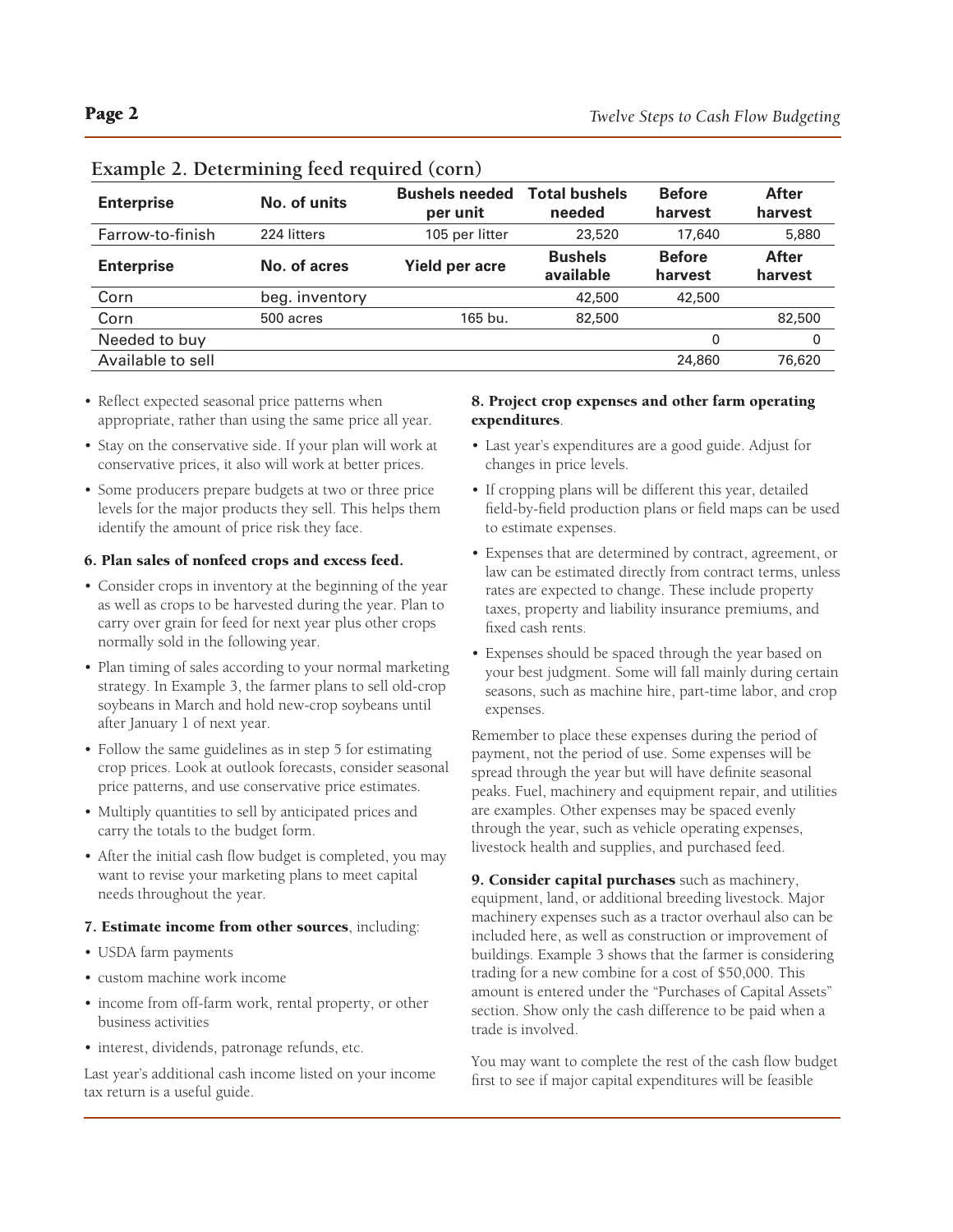this year. If a portion of the item will be financed by borrowing, then include the anticipated loan amount in the "Financing" section.

10. Summarize debt repayment. Much of this information can be taken from your most recent net worth statement. Include only those debts that you have already acquired at the beginning of the budgeting period. Calculate the interest that will be due at the time the payment will be made. Remember, the net worth statement may show only interest accrued up to the date of the statement.

#### 11. Estimate nonfarm expenditures.

- Adjust last year's living expenses for changes in family circumstances and inflation. Remember to allow for possible purchases of vehicles, furniture, appliances, or major repairs, and contributions to retirement accounts.
- A tax estimate made at the end of the year for tax management is helpful for projecting income tax and Social Security payments to be made for last year's income. Your estimate can be revised when your actual tax returns have been completed.

#### 12. Sum total cash inflows and total cash outflows.

- • Add total projected cash inflows for the year and for each period, as shown in the sample budget in Example 3. Add the total inflows for each period to check that they equal the total projected inflows for the year.
- Add total projected cash outflows for the year and for each period. Add the total outflows for each period to check that they equal the total projected outflows for the year.
- Subtract total cash outflows from total cash inflows to determine the net cash flow for each period. Add the net cash flows for each period to check that they equal the total net cash flow for the year.

If the estimated net cash flows for the entire year and for each period are all positive, you have a feasible cash flow plan. If the net cash flows for some periods are negative, some adjustments may need to be made.

#### **Analyzing Your Budget**

In the example, the farm business will have a net cash flow of \$16,989 for the year as a whole. The projected cash outflows include:

• \$36,000 for family living expenses and \$23,000 for nonfarm investments.

- \$61,078 for repayment of borrowed funds plus interest.
- \$50,000 for trading combines.
- \$458,720 for operating expenses.

A cash flow budget only indicates whether or not the farm business will produce enough cash income to meet all demands for cash. It does not estimate net income or profit. Remember that net farm income also includes non-cash items such as depreciation and changes in crop and livestock inventories, and that net farm income can be positive even when net cash flow is negative, and vice versa.

#### *Annual Adjustments*

The first step in analyzing cash flow is to add cash on hand to net cash flow. If the total projected net cash flow for the year is still negative, some type of **annual adjustments** must be made. Alternatives include:

- Sell more current assets (crops and livestock). Be careful here, though—reducing inventories may solve the cash flow squeeze this year, but could result in even more severe problems next year.
- • Carryover operating debt to the following year.
- • Finance capital expenditures with credit, or postpone them until another year. Anticipated borrowing for capital assets can be included in the financing section under cash inflows.
- • Reduce the size of intermediate and long-term debt payments by lengthening the repayment period or adding a balloon payment at the end.
- • Convert short-term debt to intermediate or long-term debt by refinancing it as an amortized loan.
- • Reduce nonfarm expenditures or increase nonfarm income.
- Sell intermediate or long-term assets to raise cash.

In the example, financing 50 percent of the \$50,000 combine trade with a lender (\$25,000) would leave a positive net cash flow for the year of \$41,989. The \$25,000 would be entered as new borrowing in the period when the purchase was projected (July through August).

#### *Seasonal Adjustments*

Even when the yearly net cash flow is positive, sizable deficits can occur in some months. This is due to the seasonal nature of expenses in farming and the tendency to sell large quantities of a product at one time. Some types of enterprises, such as dairy, produce a more constant cash flow than other types.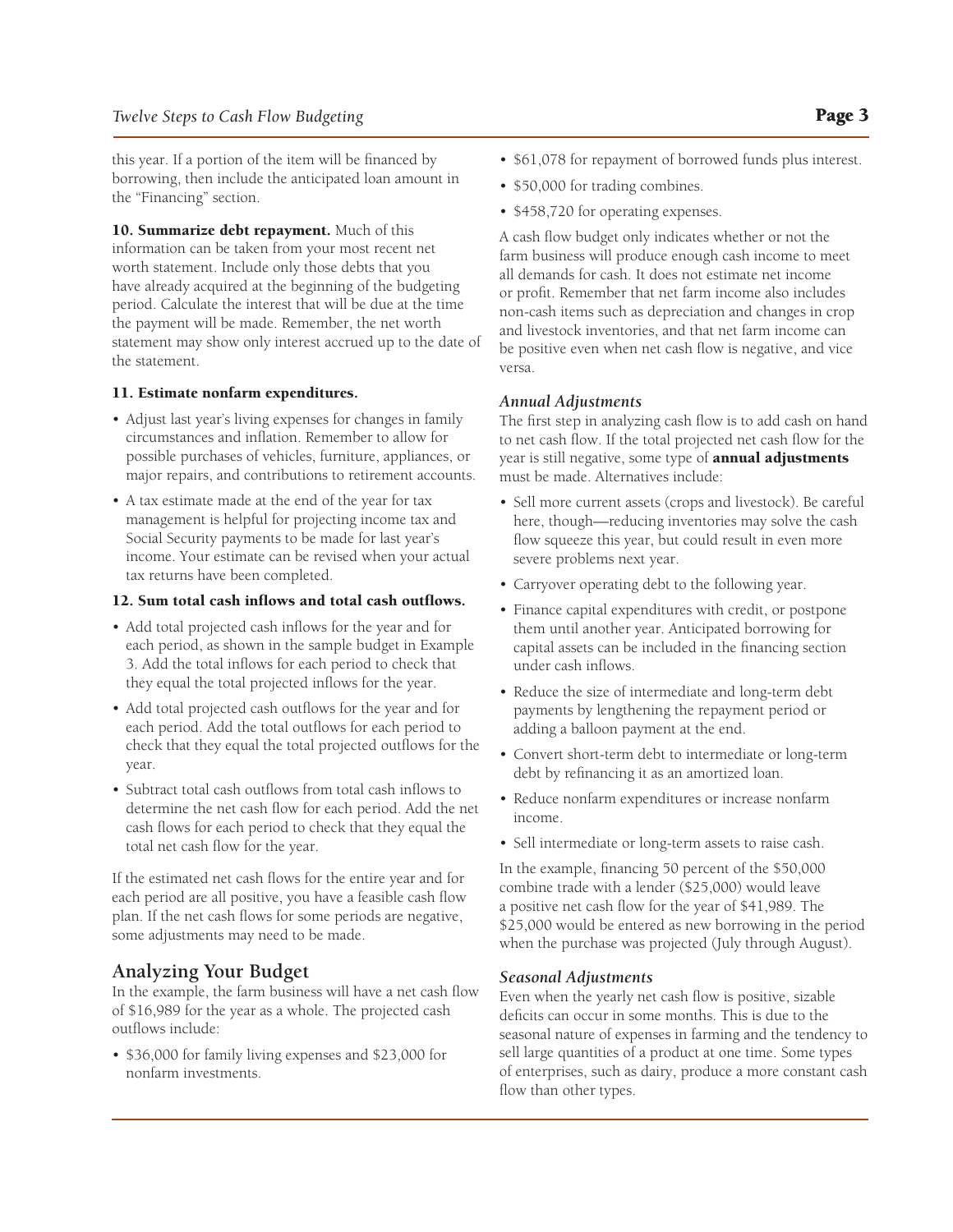Shorter term adjustments can be made when projected net cash flow is positive for the whole year but negative for certain months. These include:

- Shift the timing of some sales.
- Shift the timing of some expenditures.
- Increase short-term borrowing in periods with negative cash flow, and project repayment in periods with positive cash flow. Remember to add interest charges to payments.
- Delay the due date of fixed debt payments to match periods with positive net cash flows.

#### **Operating Loan Transactions**

In Example 3, cash on hand at the beginning of the year is \$6,146. Enter this in the January-February column, as well. Then work through the remaining periods to determine the amount of additional new borrowing needed in each period.

The farmer in the example wishes to plan for a cash balance of at least \$1,000 at the end of each period. The cash flow can be balanced by planning to borrow \$20,000 in operating capital in January, \$5,000 in April, \$11,000 in June, and \$22,000 in October. The operating loan balance (\$60,000) can be repaid in December, however, plus interest.

Some farmers operate with a **line of credit** from their lender, with a maximum borrowing limit, instead of borrowing funds in fixed amounts. The cash flow budget also can be used to test if the need for operating capital will exceed this limit, as shown in the lower part of Example 3.

- Add the outstanding balance on the line of credit at the beginning of each period to the amount of new borrowing in that period. If operating debt will be repaid instead, subtract the amount to be repaid to arrive at the ending credit balance for that period. Do not include new borrowing to be repaid over several years (such as for the combine) if the borrowing limit applies only to short-term capital.
- In this case we are concerned only with the amount of principal borrowed and repaid, not interest.
- In the example, the farmer started the year with an annual operating loan balance of \$203,200. The loan balance was projected to drop to \$201,200 by the end of the year.

• If the projected ending credit balance for any period exceeds the credit limit, adjustments to cash flow can be made as discussed previously.

#### *Monitoring Cash Flows*

Review your cash flow budget from time to time during the year. Prices and costs may differ from your estimates, or production plans may change. Monthly bank statements and canceled checks are a good source of cash flow information against which your budget can be compared. This will help you anticipate changes in your needs for cash and credit later in the year. You may even need to prepare a revised budget for the remainder of the year.

Developing a cash flow budget for the first time will not be easy. Close communication with your lender is important. By planning where you are going financially, you can increase your chances of arriving there safely. Cash flow budgeting is an essential part of sound financial management.

#### **Budgeting Major Investments**

A cash flow budget also can be very helpful in evaluating major capital investments or changes in the farm business. Examples are purchasing land, building new hog facilities, or expanding a beef cow herd. Often it will be necessary to develop two budgets: one for a business year after the investment or change in the business is complete, and one for the intermediate or transition year (or years).

As an example, a beef cow-calf producer decides to expand the herd by buying heifer calves. The producer should develop a total cash flow budget for the operation as it will be after the expansion is complete. However, the greatest cash flow problem may be in the transition year. The expenses will increase because there will be more cattle in the herd but income will not increase until calves from the new heifers are sold.

Expansion of a livestock enterprise through construction of new facilities can often create cash flow problems in the construction year, even if the facilities are financed with an intermediate or long-term loan. This is especially true if it will take some time to expand the enterprise up to the capacity of the facility. In the meantime, the producer will have to meet the loan payments on the facility, as well as pay for additional labor and feed. A set of cash flow budgets could help select the best alternative in terms of financial feasibility.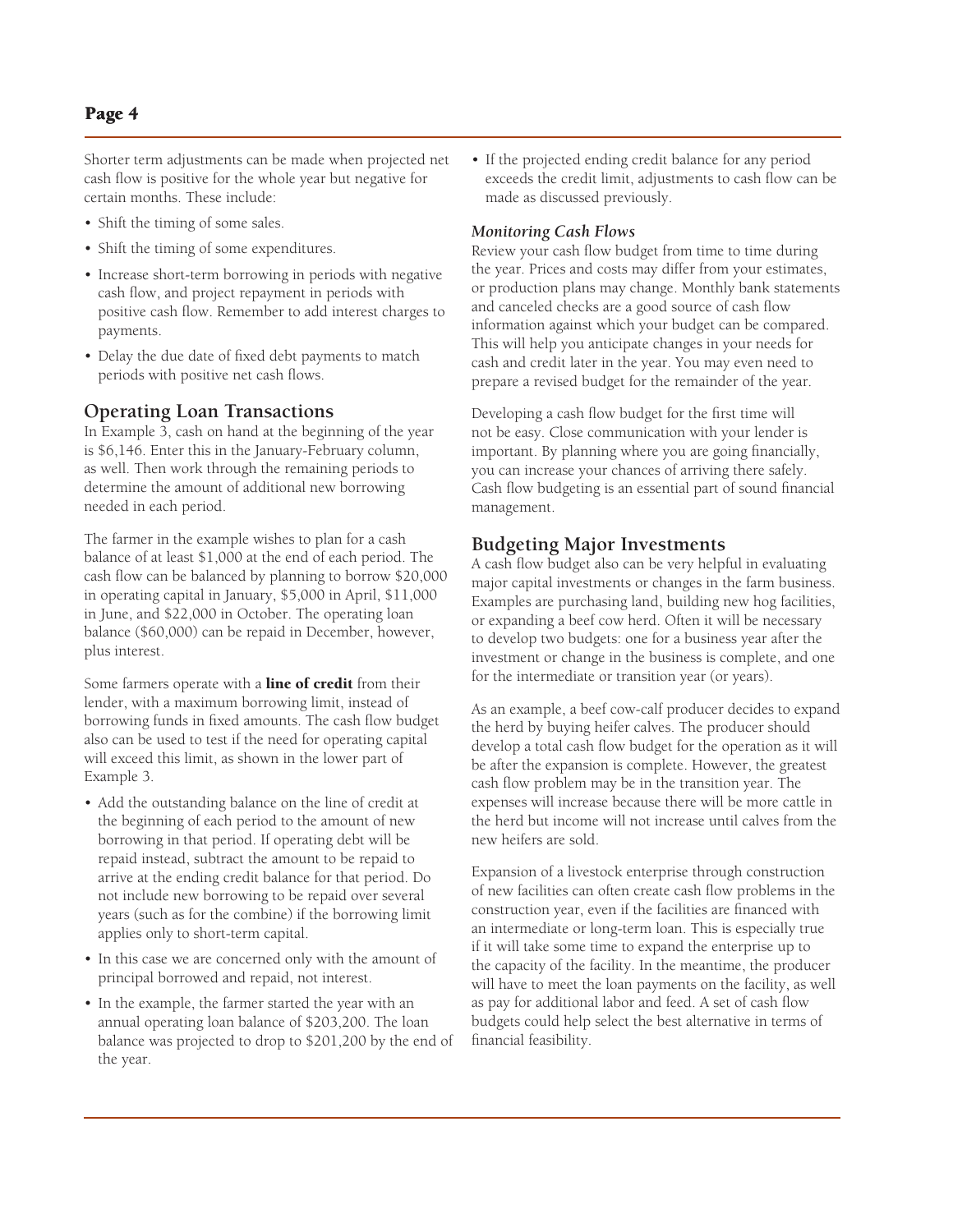### **Example 3. Cash Flow Budget**

| Name: Mayer Farm                                         | Year: 2013        |              |                 |            |                       |                  |                        |
|----------------------------------------------------------|-------------------|--------------|-----------------|------------|-----------------------|------------------|------------------------|
| <b>Cash Inflows</b>                                      | <b>Total for</b>  | January      | <b>March</b>    | <b>May</b> | July                  | <b>September</b> | <b>November</b>        |
| <b>Operating</b>                                         | Year              | February     | <b>April</b>    | June       | <b>August</b>         | October          | <b>December</b>        |
| Livestock income                                         | 233,587           | 38,931       | 38,931          | 38,931     | 38,931                | 38,931           | 38,931                 |
| Sales of crops                                           | 380,800           | 31,909       | 152,891         | 34,364     | 0                     | 0                | 161,636                |
| Other crop income                                        | $\mathbf{0}$      | $\mathbf{0}$ | 0               | 0          | 0                     | $\Omega$         | 0                      |
| <b>USDA</b> payments                                     | 18,000            | 9,000        | 0               | 0          | 0                     | 9,000            | 0                      |
| Custom hire income                                       | 0                 | 0            | 0               | 0          | $\mathbf{0}$          | 0                | $\mathbf{0}$           |
| Farm rents, interest                                     | 0                 | 0            | 0               | 0          | 0                     | 0                | 0                      |
| Other                                                    | 6,000             | 1,000        | 1,000           | 1,000      | 1,000                 | 1,000            | 1,000                  |
| <b>Sales of Capital Assets</b>                           | $\mathbf{0}$      | 0            | 0               | 0          | $\Omega$              | 0                | 0                      |
| <b>Financing</b>                                         |                   |              |                 |            |                       |                  |                        |
| New short-term loans to receive                          | 0<br>$\mathbf{0}$ | 0<br>0       | 0<br>0          | 0<br>0     | 0<br>$\mathbf{0}$     | 0<br>0           | 0<br>0                 |
| New long-term loans to receive<br><b>Non-farm Income</b> | 7,400             | 400          | 400             | 2,900      | 400                   | 400              | 2,900                  |
|                                                          |                   |              |                 |            |                       |                  |                        |
| a. Total Cash Inflows                                    | 645,787           | 81,240       | 193,222         | 77,195     | 40,331                | 49,331           | 204,468                |
| <b>Cash Outflows</b>                                     | <b>Total for</b>  | January      | <b>March</b>    | <b>May</b> | July                  | <b>September</b> | <b>November</b>        |
| <b>Operating</b>                                         | Year              | February     | <b>April</b>    | June       | <b>August</b>         | <b>October</b>   | <b>December</b>        |
| Seed                                                     | 49,050            | 16,350       | 16,350          | 0          | 0                     | 0                | 16,350                 |
| Fertilizer and lime<br>Chemicals                         | 84,500            | 21,125<br>0  | 42,250          | 0<br>0     | 0<br>0                | 0<br>0           | 21,125<br>$\mathbf{0}$ |
| Crop insurance                                           | 20,200<br>10,700  | 0            | 20,200<br>0     | 0          | 0                     | 10,700           | $\mathbf 0$            |
| Drying fuel                                              | 16,600            | 0            | 0               | 0          | 0                     | 16,600           | 0                      |
| Custom hire or machine rental                            | 1,750             | $\mathbf{0}$ | 0               | 438        | 875                   | 437              | 0                      |
|                                                          |                   |              |                 |            |                       |                  |                        |
| Purchased crops<br><b>Purchased livestock</b>            | 0<br>11,200       | 0<br>1,867   | 0<br>1,867      | 0<br>1,867 | $\mathbf{0}$<br>1,867 | 0<br>1,867       | $\mathbf 0$<br>1,867   |
| <b>Purchased feed</b>                                    | 78,400            | 13,067       | 13,067          | 13,067     | 13,067                | 13,067           | 13,067                 |
| Health and veterinary                                    | 5,600             | 933          | 933             | 933        | 933                   | 933              | 933                    |
| Marketing                                                | 6,720             | 1,120        | 1,120           | 1,120      | 1,120                 | 1,120            | 1,120                  |
|                                                          |                   |              |                 |            |                       |                  |                        |
| Real estate taxes<br>Cash rent                           | 11,000            | 0<br>0       | 5,500           | 0<br>0     | 0<br>$\Omega$         | 5,500<br>0       | 0                      |
| <b>Hired labor</b>                                       | 80,000<br>30,000  | 5,000        | 40,000<br>5,000 | 5,000      | 5,000                 | 5,000            | 40,000<br>5,000        |
| Repairs and upkeep                                       | 13,000            | 2,889        | 1,444           | 1,444      | 1,444                 | 2,889            | 2,889                  |
| Fuel and lubrication                                     | 25,000            | 2,500        | 5,000           | 5,000      | 2,500                 | 5,000            | 5,000                  |
| Other fixed expenses                                     | 6,000             | 1,000        | 1,000           | 1,000      | 1,000                 | 1,000            | 1,000                  |
| Equipment lease payments                                 | 0                 | 0            | 0               | 0          | 0                     | 0                | 0                      |
| Miscellaneous operating costs                            | 9,000             | 1,500        | 1,500           | 1,500      | 1,500                 | 1,500            | 1,500                  |
| <b>Purchases of Capital Assets</b>                       | 50,000            | 0            | 0               | 50,000     | 0                     | 0                | 0                      |
| <b>Financing</b>                                         |                   |              |                 |            |                       |                  |                        |
| Accounts payable                                         | 23,523            | 23,523       | 0               | 0          | 0                     | 0                | 0                      |
| Short-term notes due                                     | 0                 | 0            | 0               | 0          | 0                     | 0                | 0                      |
| Long-term loan payments                                  | 37,555            | 7,511        | 22,533          | 0          | 0                     | 0                | 7,511                  |
| Installment contract payments                            | 0                 | 0            | 0               | 0          | 0                     | 0                | 0                      |
| <b>Non-farm Expenditures</b>                             |                   |              |                 |            |                       |                  |                        |
| Family living expenses, taxes                            | 36,000            | 6,000        | 6,000           | 6,000      | 6,000                 | 6,000            | 6,000                  |
| Non-farm investments                                     | 23,000            | 2,000        | 13,000          | 2,000      | 2,000                 | 2,000            | 2,000                  |
| <b>b. Total Cash Outflows</b>                            | 628,798           | 106,385      | 196,764         | 89,369     | 37,306                | 73,613           | 125,362                |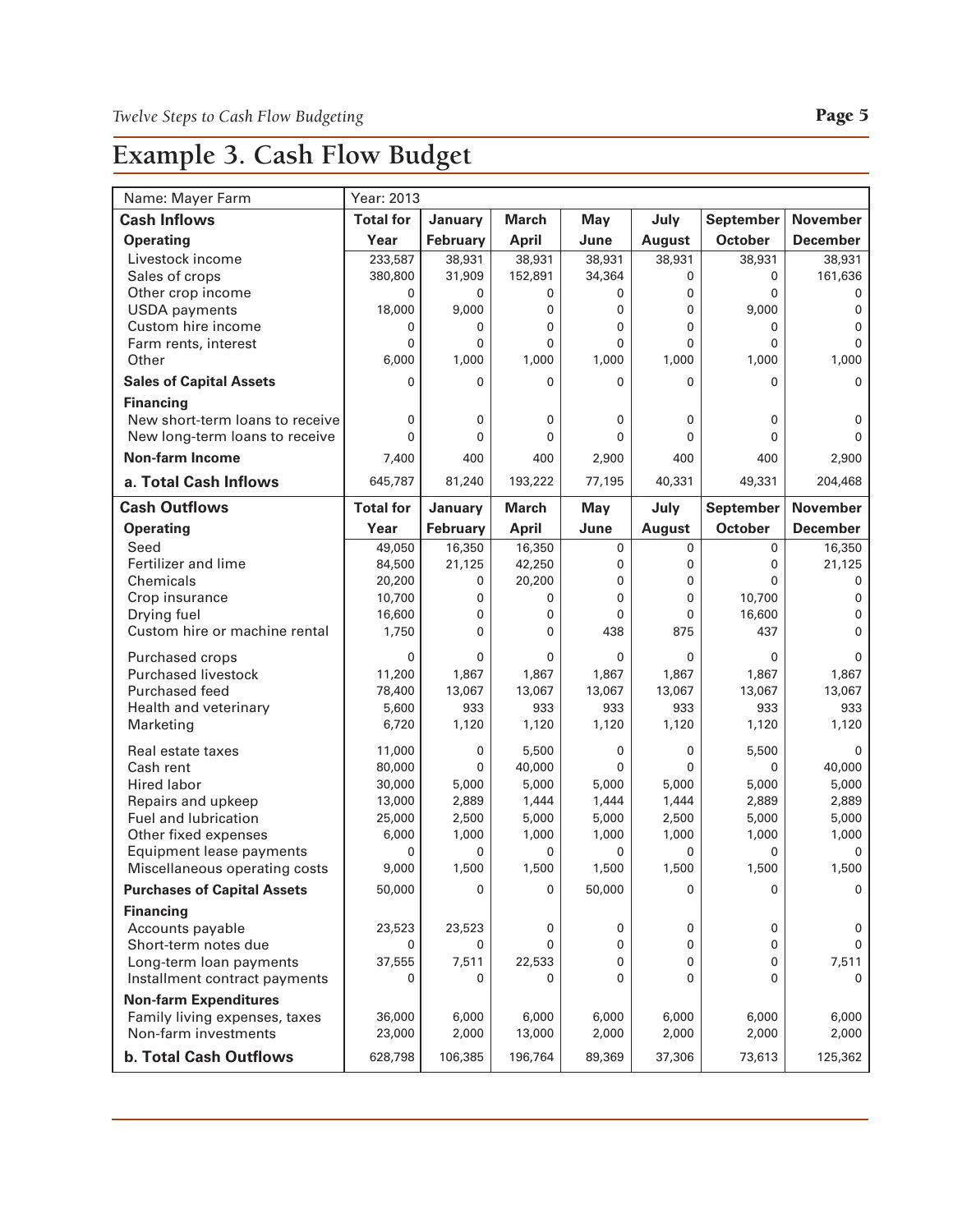## **Example 3. Cash Flow Budget (continued)**

|                                           | <b>Total for</b> | <b>January</b>  | March   | May       | July    | September November |                 |
|-------------------------------------------|------------------|-----------------|---------|-----------|---------|--------------------|-----------------|
| <b>Summary</b>                            | Year             | <b>February</b> | April   | June      | August  | <b>October</b>     | <b>December</b> |
| c. Net Cash Flow (a - b)                  | 16,989           | (25, 144)       | (3,542) | (12, 174) | 3,025   | (24, 282)          | 79,106          |
| d. Beginning cash balance                 | 6,146            | 6,146           | 1,002   | 2,460     | 1,286   | 4,311              | 2,029           |
| e. New operating loan received            | 58,000           | 20,000          | 5,000   | 11,000    |         | 22,000             |                 |
| f. Repayment of operating loan            | 60,000           |                 |         |           |         |                    | 60,000          |
| g. Interest paid on oper. Ioan balance    | 18,589           | $\Omega$        | 0       | 0         | 0       | 0                  | 18,589          |
| Ending cash balance $(c + d + e - f - g)$ | 2.546            | 1,002           | 2,460   | 1,286     | 4,311   | 2,029              | 2.546           |
| <b>Operating Loan Balance</b>             |                  |                 |         |           |         |                    |                 |
| h. Beginning loan balance                 | 203,200          | 203,200         | 223,200 | 228,200   | 239,200 | 239,200            | 261,200         |
| Ending balance $(h + e - f)$              | 201,200          | 223,200         | 228,200 | 239,200   | 239,200 | 261,200            | 201,200         |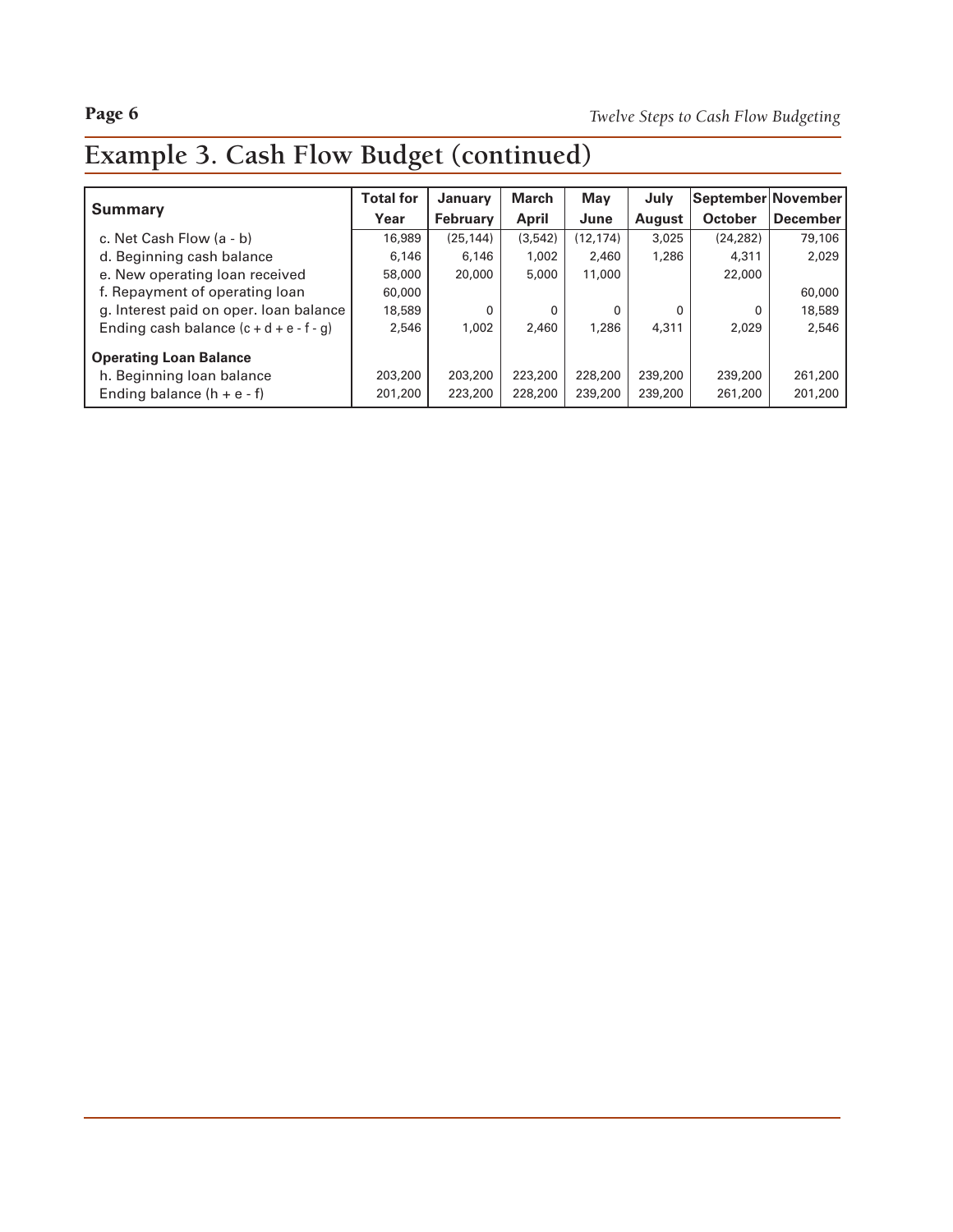### **Cash Flow Budget**

| Name:                                                         | Year:            |                 |              |            |               |                |                    |
|---------------------------------------------------------------|------------------|-----------------|--------------|------------|---------------|----------------|--------------------|
| <b>Cash Inflows</b>                                           | <b>Total for</b> | January         | <b>March</b> | <b>May</b> | July          |                | September November |
| <b>Operating</b>                                              | Year             | February        | <b>April</b> | June       | <b>August</b> | <b>October</b> | <b>December</b>    |
| Livestock income                                              |                  |                 |              |            |               |                |                    |
| Sales of crops                                                |                  |                 |              |            |               |                |                    |
| Other crop income                                             |                  |                 |              |            |               |                |                    |
| <b>USDA</b> payments                                          |                  |                 |              |            |               |                |                    |
| Custom hire income                                            |                  |                 |              |            |               |                |                    |
| Farm rents, interest                                          |                  |                 |              |            |               |                |                    |
| Other                                                         |                  |                 |              |            |               |                |                    |
| <b>Sales of Capital Assets</b>                                |                  |                 |              |            |               |                |                    |
| <b>Financing</b><br>New short-term loans to receive           |                  |                 |              |            |               |                |                    |
| New long-term loans to receive                                |                  |                 |              |            |               |                |                    |
| <b>Non-farm Income</b>                                        |                  |                 |              |            |               |                |                    |
| a. Total Cash Inflows                                         |                  |                 |              |            |               |                |                    |
| <b>Cash Outflows</b>                                          | <b>Total for</b> | January         | <b>March</b> | <b>May</b> | July          |                | September November |
| <b>Operating</b>                                              | Year             | <b>February</b> | <b>April</b> | June       | <b>August</b> | <b>October</b> | <b>December</b>    |
| Seed                                                          |                  |                 |              |            |               |                |                    |
| Fertilizer and lime                                           |                  |                 |              |            |               |                |                    |
| Chemicals                                                     |                  |                 |              |            |               |                |                    |
| Crop insurance                                                |                  |                 |              |            |               |                |                    |
| Drying fuel                                                   |                  |                 |              |            |               |                |                    |
| Custom hire or machine rental                                 |                  |                 |              |            |               |                |                    |
| Purchased crops                                               |                  |                 |              |            |               |                |                    |
| <b>Purchased livestock</b>                                    |                  |                 |              |            |               |                |                    |
| Purchased feed                                                |                  |                 |              |            |               |                |                    |
| <b>Health and veterinary</b>                                  |                  |                 |              |            |               |                |                    |
| Marketing                                                     |                  |                 |              |            |               |                |                    |
| Real estate taxes                                             |                  |                 |              |            |               |                |                    |
| Cash rent                                                     |                  |                 |              |            |               |                |                    |
| Hired labor                                                   |                  |                 |              |            |               |                |                    |
| Repairs and upkeep                                            |                  |                 |              |            |               |                |                    |
| Fuel and lubrication                                          |                  |                 |              |            |               |                |                    |
| Other fixed expenses                                          |                  |                 |              |            |               |                |                    |
| Equipment lease payments                                      |                  |                 |              |            |               |                |                    |
| Miscellaneous operating costs                                 |                  |                 |              |            |               |                |                    |
| <b>Purchases of Capital Assets</b>                            |                  |                 |              |            |               |                |                    |
| <b>Financing</b>                                              |                  |                 |              |            |               |                |                    |
| Accounts payable                                              |                  |                 |              |            |               |                |                    |
| Short-term notes due                                          |                  |                 |              |            |               |                |                    |
| Long-term loan payments                                       |                  |                 |              |            |               |                |                    |
| Installment contract payments                                 |                  |                 |              |            |               |                |                    |
| <b>Non-farm Expenditures</b><br>Family living expenses, taxes |                  |                 |              |            |               |                |                    |
| Non-farm investments                                          |                  |                 |              |            |               |                |                    |
| <b>b. Total Cash Outflows</b>                                 |                  |                 |              |            |               |                |                    |